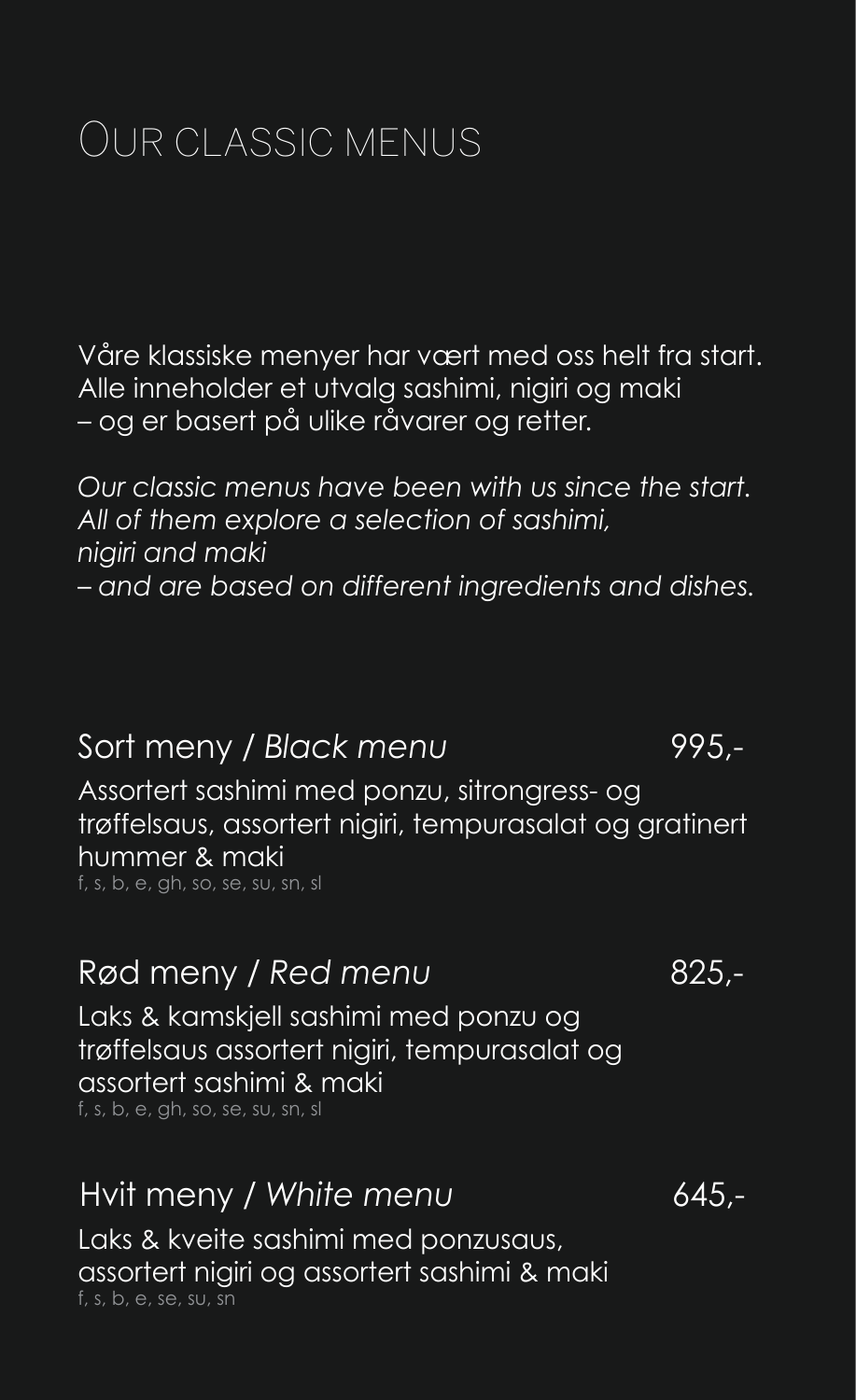# **FORRETTER STARTERS**

| Edamamebønner<br>Edamame beans<br>SO                                                                        | 130.-         |
|-------------------------------------------------------------------------------------------------------------|---------------|
| Assortert sashimi – 15 biter<br>Assorted sashimi - 15 pieces<br>f, s, b                                     | $255 -$       |
| Assortert nigiri – 5 biter<br>Assorted nigiri - 5 pieces<br>f, s, b, su, sn                                 | 190,-         |
| Tempura forrett<br>Tempura starter<br>f, s, gh, e, so                                                       | $210 -$       |
| Biffspyd av indrefilet med teriyakisaus<br>Beef tenderloin skewers with<br>teriyaki sauce<br>$\frac{11}{2}$ | <u> 225,-</u> |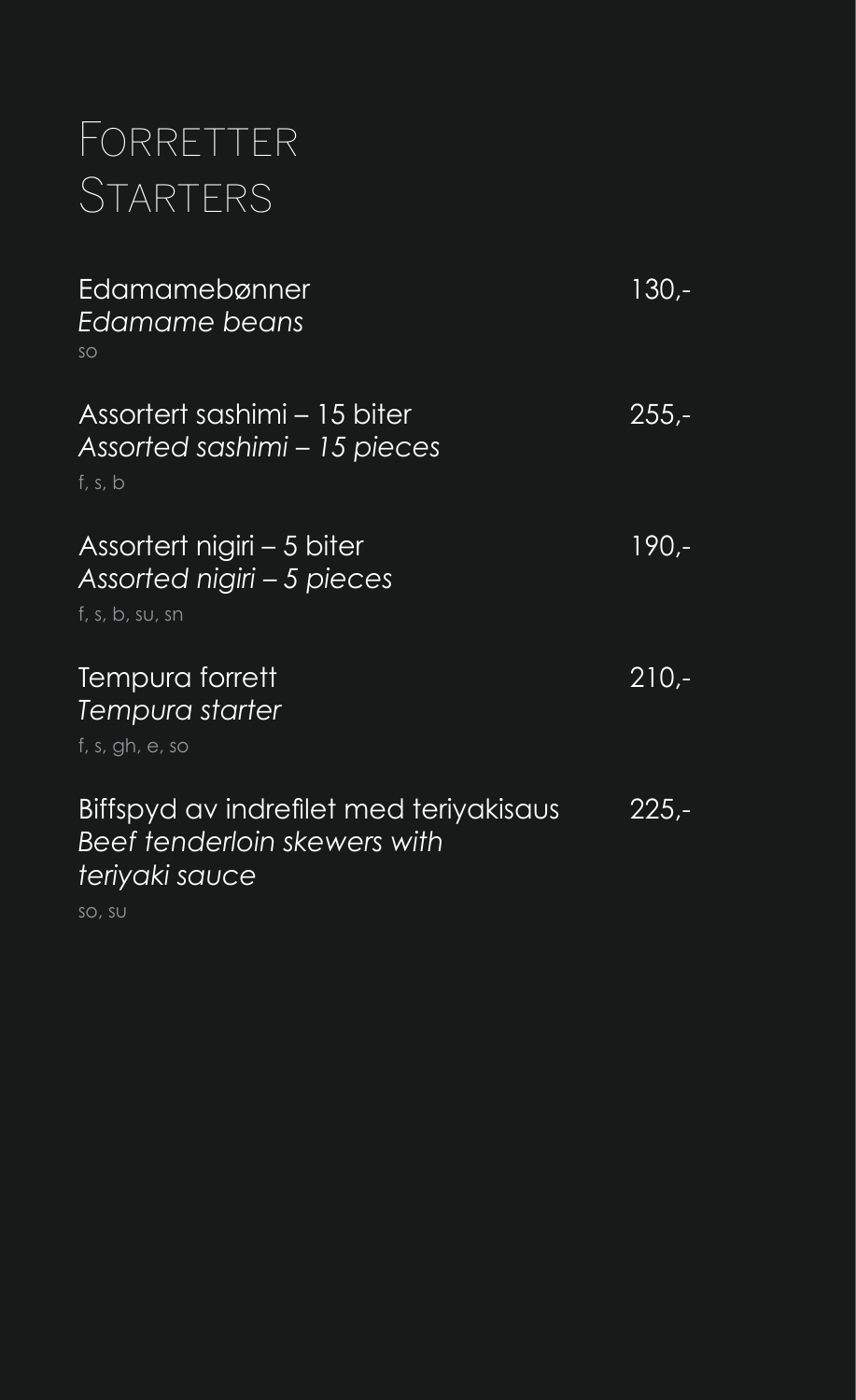# Hovedretter MAIN COURSES

| Alex mix<br>6 biter / pieces assortert nigiri<br>6 biter / pieces tempura maki<br>f, s, b, e, gh, se, su, sn                                                                 | $385 -$ |
|------------------------------------------------------------------------------------------------------------------------------------------------------------------------------|---------|
| Sushi hovedrett / Sushi main course<br>12 biter / pieces assortert nigiri<br>3 biter / pieces spicy salmon maki<br>$f, s, b, e, \overline{se}, \overline{su}, \overline{sn}$ | $415 -$ |
| Sashimi hovedrett / Sashimi main course<br>$25 - 30$ biter / pieces<br>f, s, b, so, sl, su, se                                                                               | 450.-   |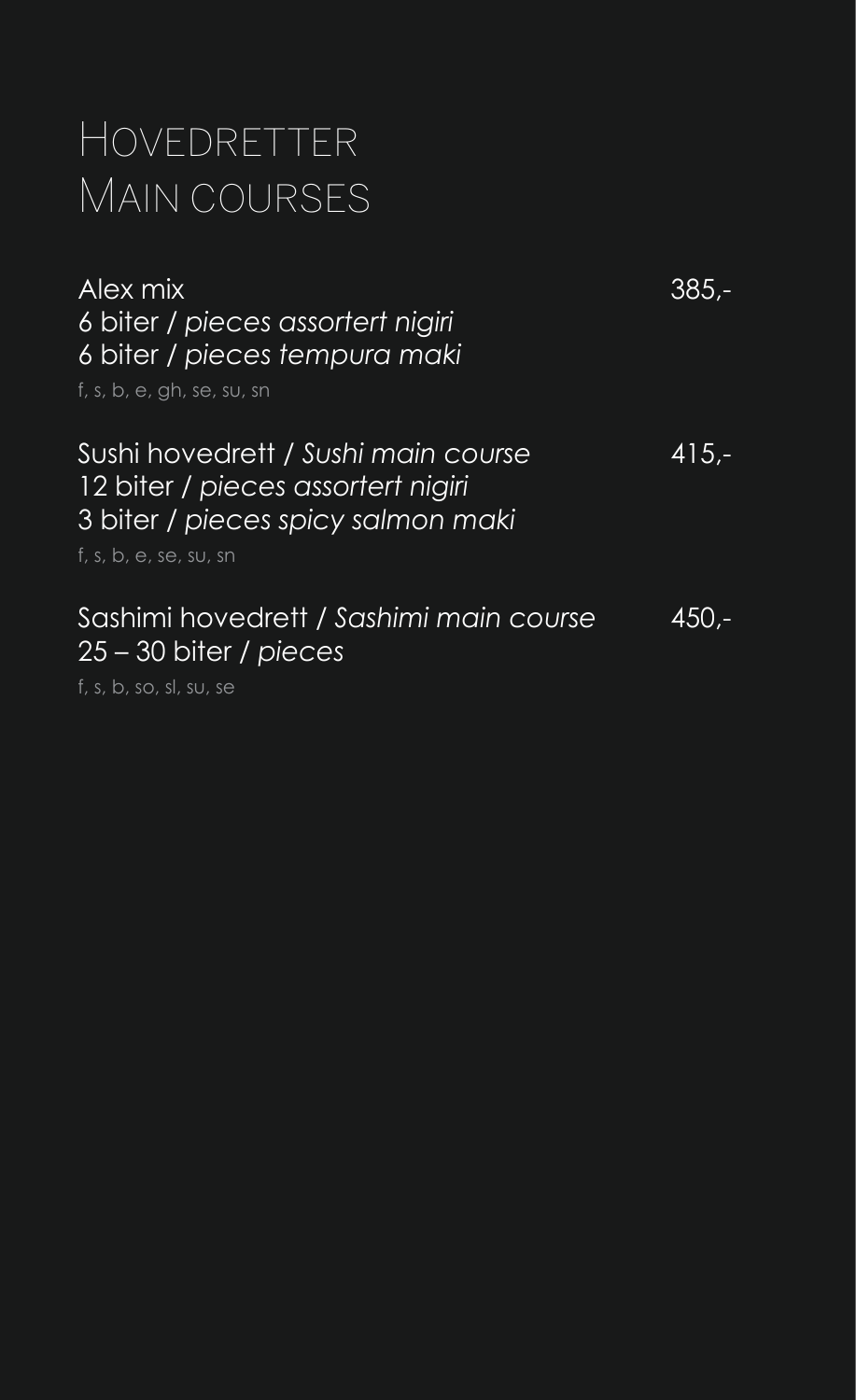# ALEX' UTVALGTE Alex' choice

| Kongekrabbe nori taco<br>King crab nori taco<br>gh, e, s, su | 175,-   |
|--------------------------------------------------------------|---------|
| Tempurasalat<br>Tempura salad<br>s, gh, so, e, sl, su, se    | $275 -$ |
| Skalldyrsalat<br>Shellfish salad<br>s, f, b, e, so           | $345 -$ |
| Crispy lakseskinn<br>Crispy salmon skin<br>f, so, gh, su, se | $210 -$ |
| Sjøgressalat<br>Seaweed salad<br>gh, se, so                  | $110 -$ |
| Hummerhale<br>Lobster tail                                   | 695.-   |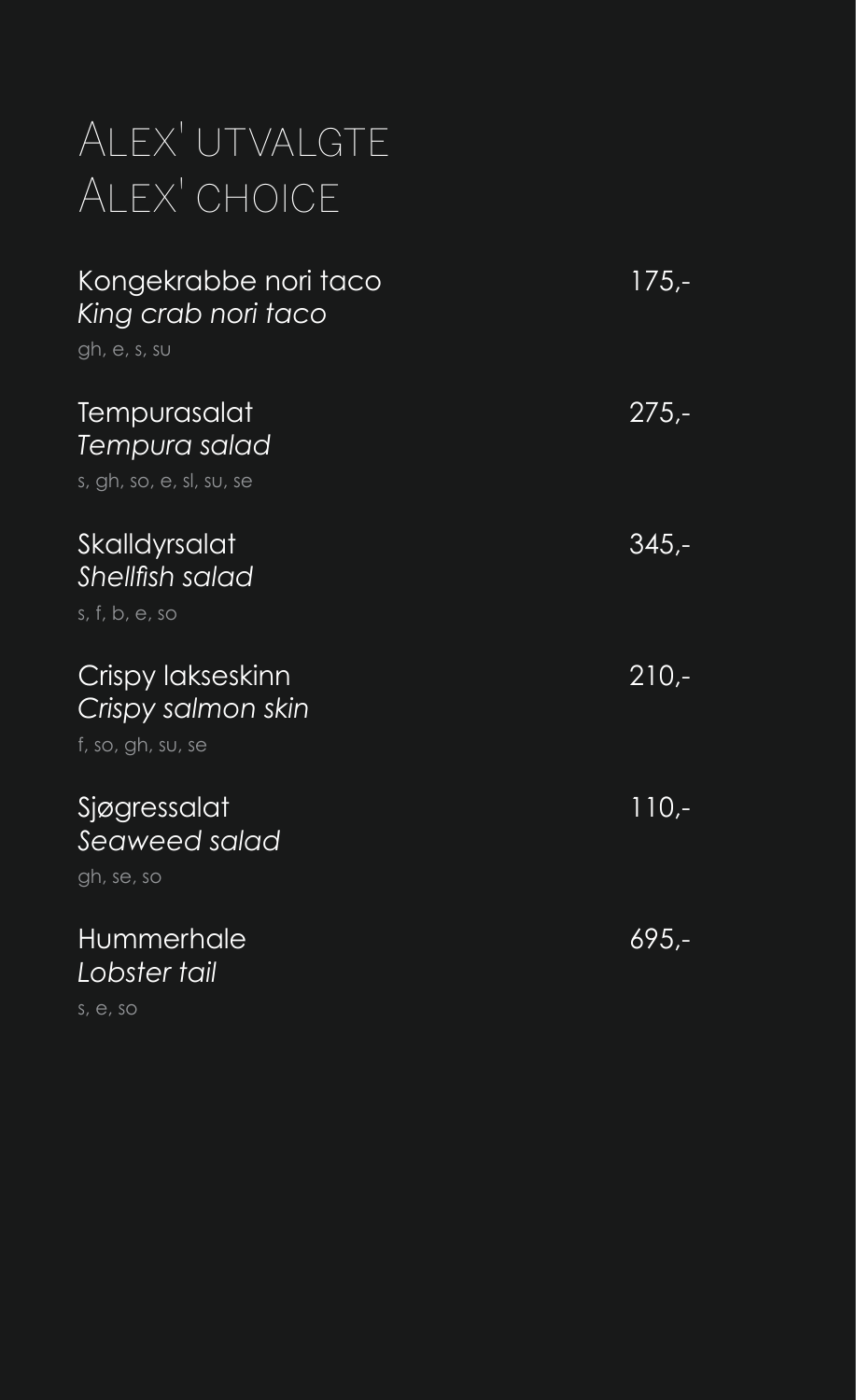## **SASHIMI** 8 biter / *8 pieces*

| Laks med ponzu<br>Salmon with ponzu<br>f, so                                                                          | $175 -$ |
|-----------------------------------------------------------------------------------------------------------------------|---------|
| Kveite med ponzu<br>Halibut with ponzu<br>f, so                                                                       | 240,-   |
| Hiramasa kingfish med sitrongressaus<br>Hiramasa kingfish with lemongrass sauce<br>f, so, sl, su, se                  | 265,-   |
| Laks og kveite med ponzu<br>Salmon and halibut with ponzu<br>f, so                                                    | $225 -$ |
| Havabbor med trøffelsaus<br>Sea bass with truffle sauce<br>f, so, su                                                  | 220,-   |
| Hval tataki med sesamsaus<br>Whale tataki with sesame sauce<br>f, so, se, su                                          | $190 -$ |
| Indrefilet tataki med sesamsaus og teriyaki<br>Beef tenderloin tataki with<br>sesame sauce and teriyaki<br>se, su, so | $290 -$ |
| <u>Kamskjell</u><br>Scallop                                                                                           | $220 -$ |
| Dagens tunfisk<br>Today's tuna                                                                                        |         |

f, so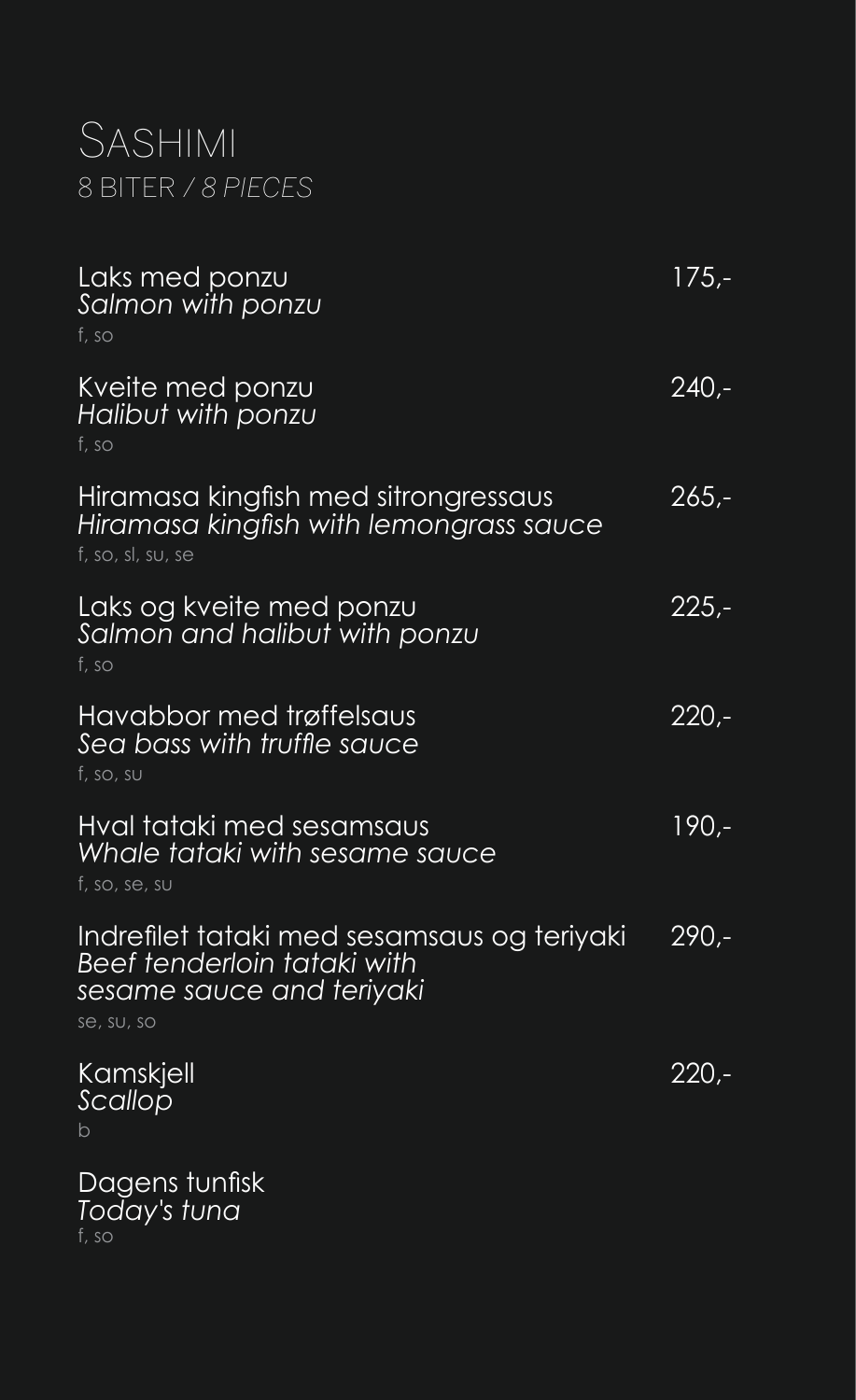## Nigiri sushi 2 biter / *2 pieces*

| Laks<br>Salmon<br>f, SU, sn                         | $120 -$ |
|-----------------------------------------------------|---------|
| Kveite<br>Halibut<br>$f$ , su, sn                   | $140,-$ |
| Hiramasa kingfish<br>Hiramasa kingfish<br>f, SU, sn | 160,-   |
| Havabbor<br>Sea bass<br>$f$ , su, sn                | $140,-$ |
| Kongekrabbe<br>King crab<br>s, su, sn               | $245 -$ |
| Kamskjell<br>Scallop<br>b, su, sn                   | $145 -$ |
| Scampi<br>Scampi<br>s, su, sn                       | $115,-$ |
| <b>Tamago</b><br><u>Tamago</u><br>e, su, sn         | $115,-$ |
| Dagens tunfisk                                      |         |

*Today's tuna*

f, su, sn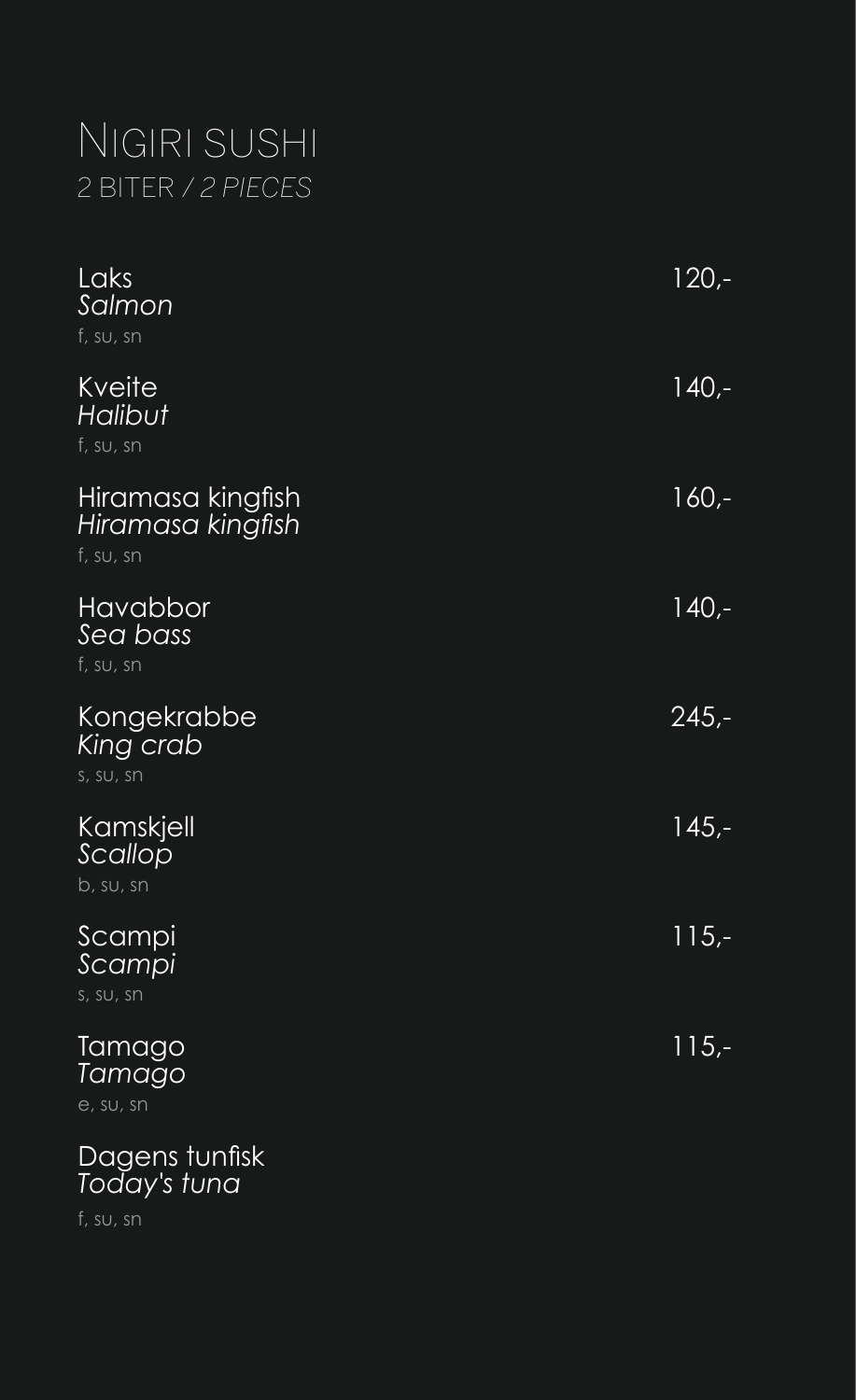## Gunkan 2 biter / *2 pieces*

### Lakserogn 175,- *Salmon roe*

f, su, sn

#### Lakserogn med vaktelegg 235,- *Salmon roe with quail egg*

f, e, su, sn

#### Kveitefett 190,-*Halibut fat*

f, su, sn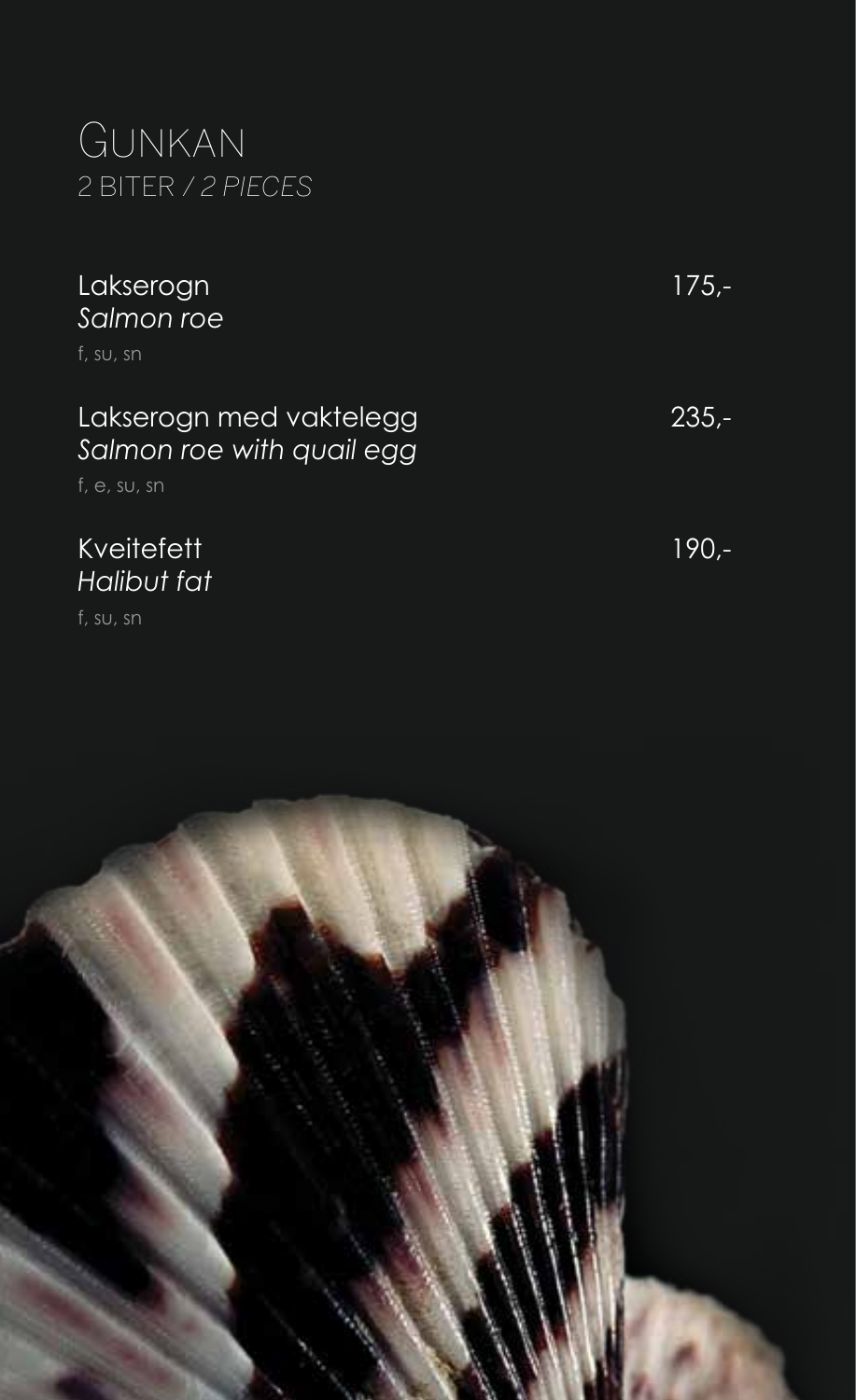## Maki 6 biter / *6 pieces*

| Spicy laks ura maki<br>Spicy salmon ura maki<br>f, e, se, su, sn                                                                   | $170 -$ |
|------------------------------------------------------------------------------------------------------------------------------------|---------|
| California maki med scampi og avokado<br>California maki with scampi and avocado<br>s, se, su, sn                                  | $170 -$ |
| Tempura futo maki med scampi<br>Tempura futo maki with scampi<br>gh, s, e, se, su, sn                                              | $195 -$ |
| Spicy kamskjell ura maki<br>Spicy scallop ura maki<br>e, b, f, se, su, sn                                                          | $210 -$ |
| Spicy tunfisk ura maki<br>Spicy tuna ura maki<br>f, e, su, se, sn                                                                  | $230 -$ |
| Kongekrabbe futo maki<br>King crab futo maki<br>s, se, su, sn                                                                      | 325.-   |
| Kuchi futo maki med laks, kingfish<br>og urteblanding<br>Kuchi futo maki with salmon, kingfish<br>and mixed herbs<br>f, se, su, sn | $210 -$ |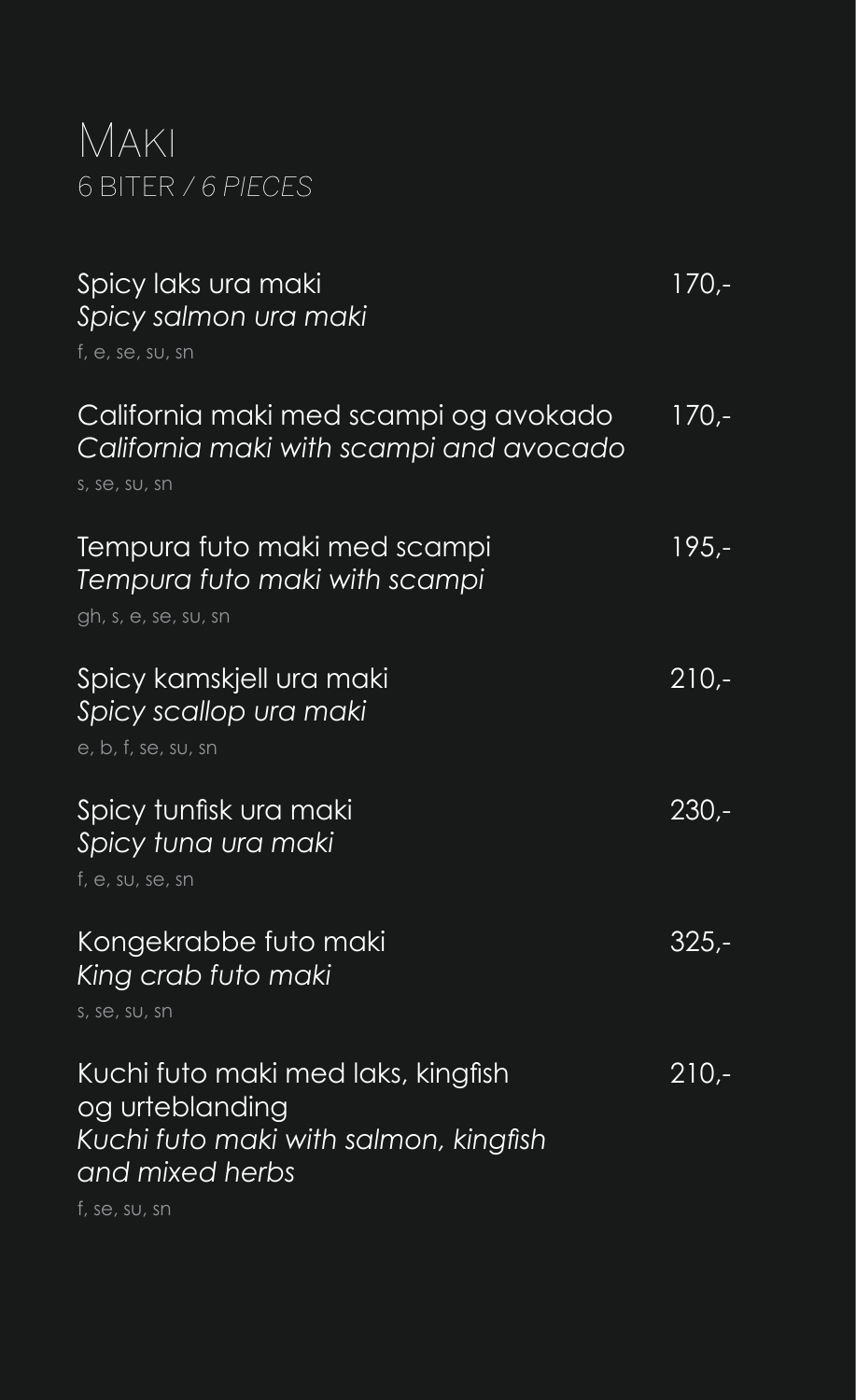## Spesial maki

#### 6 biter / *6 pieces*

Alex spesial med 195,tempura scampi, laks og tamago *Alex special with salmon, tempura scampi and tamago* s, f, e, so, gh, se, su, sn Maxi maki 350, med tempura kongekrabbe *with tempura king crab* s, e, gh, se, su, sn Soft-shell krabbe med avokado 275,- *Soft-shell crab with avokado* s, f, e, gh, se, su, sn Crunchy indreflet med asparges 275,- *Crunchy beef tenderloin with asparagus* gh, e, so, se, su, sn Crunchy laks med asparges 235,- *Crunchy salmon with asparagus* f, e, gh, se, su, sn 8 biter / *8 pieces*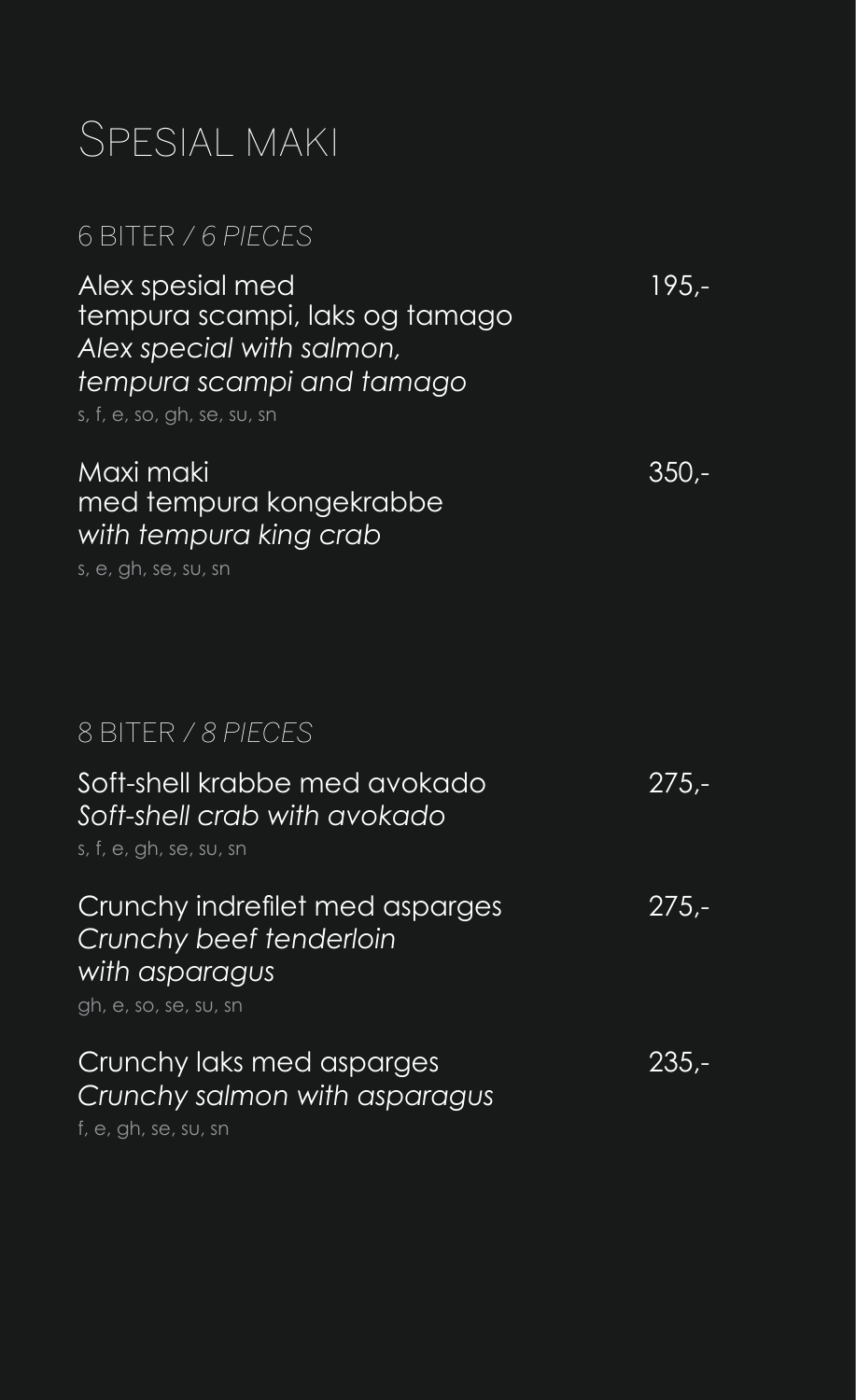# Vegetar

| Edamamebønner<br>Edamame beans<br>SO                              | $130 -$ |
|-------------------------------------------------------------------|---------|
| Sjøgressalat<br>Seaweed salad<br>gh, e, so                        | $110-$  |
| Tempura vegetar<br>Tempura vegetarian<br>gh, e, so                | 180,-   |
| Agidashi tofu<br>Agidashi tofu<br>gh, se, su, so                  | $195 -$ |
| Oshitashi<br>Oshitashi<br>se, su, so                              | $175 -$ |
| Assorted nigiri 5 biter<br>Assorted nigiri 5 pieces<br>gh, su     | $150 -$ |
| Vegetar maki<br>Vegetarian maki<br>gh, so, se, su, e              | $170 -$ |
| Vegetar tempura maki<br>Vegetarian tempura maki<br>gh, so, se, su | 170,-   |